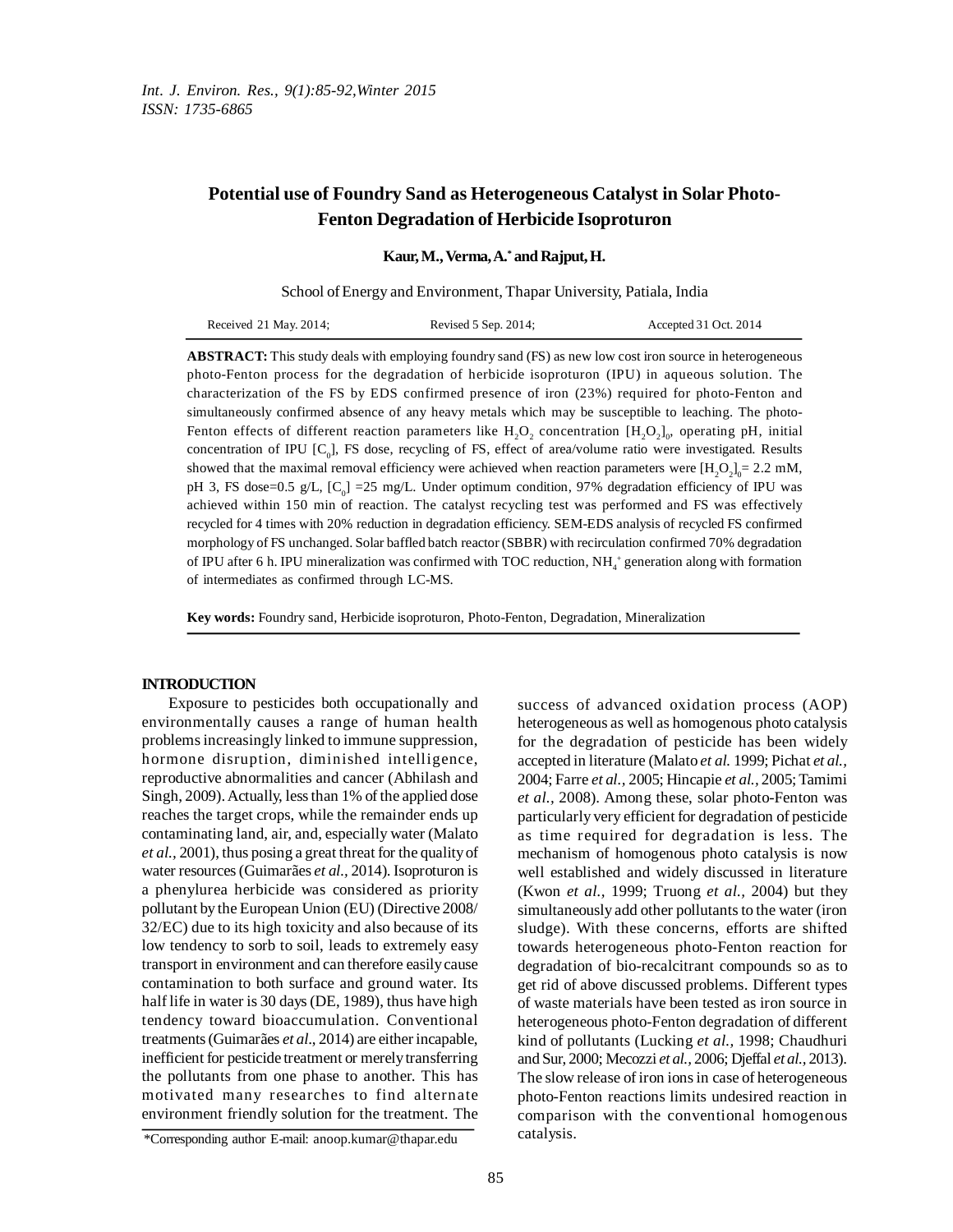Worldwide, Foundry sand is generated in large amounts(9-13 million tons annually) as an industrial by-product and its effective disposal is always a challenging job for the foundry industry (USEPA, 2002; Foundry Industry Recycling Starts Today (FIRST), 2006). A few studies have been reported in literature regarding its reuse potential such as in environmental remediation as adsorbent for different pollutants (Lee *et al.,* 2004; Lee *et al.,* 2004), in agriculture (Dungan and Dees, 2007) and use it in construction material (Bakis *et al.,* 2006; Siddique and Noumowe, 2008). The sand which is used to mold the molten metal after casting process becomes waste, i.e. waste foundry sand, consists primarily of silica sand, coated with a thin film of burnt carbon, residual binder (bentonite, sea coal, resins) residual iron particles and dust.

The objective of this study is to investigate the degradation of isoproturon using foundry sand (FS) as a new low-cost iron source for the heterogeneous photo-Fenton process. To the best our knowledge, this is the first reported study towards the use of foundry sand as heterogeneous catalyst in photo-Fenton degradation of pesticide. This would be of economic interest keeping in mind the high costs required for disposal of foundry sand which we are using as a catalyst that is commonly considered as a waste.

## **MATERIALS&METHODS**

Isoproturon (IPU), N,N-dimethyl-N'-[4-(1 methylethyl)phenyl] urea, Technical grade (95%), was obtained from Pioneer Pesticides Pvt. Ltd, Chandigarh (India) and used as such without any further purification. Waste Foundry sand was received as a gift sample from local industry and used as such as received without any further modifications.  $H_2O_2(30\%)$ 

w/v) was purchased from SD Fine Chemicals Limited, India.  $0.1$  N  $H_2SO_4$  was used for adjusting the pH of IPUsolution.All the chemicals were of analytical grade and used as such without any further purification throughout the study. For the experimental study 25 mg/LIPU solution was used. For the preparation of all the solutions double distilled water was used.

The degradation studies were performed with UVvisible Spectrophotometer (Hitachi V- 500 UV/VIS (Japan)) double- beam spectrophotometer with isoproturon (IPU) having  $\lambda_{\max}$  at 239 nm. Degradation ofIPUwas alsoconfirmed usingHPLC [Shimazdu, SED-20A]. HPLC was performed on isocratic HPLC system using water: acetonitirile (60:40) as mobile system (flow rate 0.5 mL/min) with UV detector at 239 nm for isoproturon. The intermediate products were analyzed by Agilent series LC-MS equipped with an ESI source. The column used was Exclipse XDB C-18 and the mass spectrum was operated in positive ion mode. For characterization of foundry sand (FS), scanning electron microscope (SEM) was used as shown in Fig. 1(a).Energy-dispersive X-ray spectroscopy (EDS) was performed for foundry sand to determine its chemical composition using same instrument Fig. 1(b) which is reported in Table 1. The analysis showed absence of any heavy metals which is susceptible to leaching simultaneously showed good percentage of iron (23%) required for photo-Fenton studies.

In this study, work has been done on two type batch reactors, one was shallow pond batch slurry reactor and other was solar baffled batch reactor (SBBR) with recirculation. The shallow pond batch slurry reactor as shown in Fig. 2(a) was made up of borosil glass, 16 cm in diameter and 5.2 cm in height

**Table 1. Meancomposition of foundry sand**

| Element Na K Mg K Al K Si K K K Ca K Ti K Fe K Cu K Total  |  |  |  |  |  |
|------------------------------------------------------------|--|--|--|--|--|
| Weight% 1.93 1.21 7.85 58.10 1.77 1.49 1.36 23.16 3.13 100 |  |  |  |  |  |
|                                                            |  |  |  |  |  |



**Fig. 1. SEM Analysis**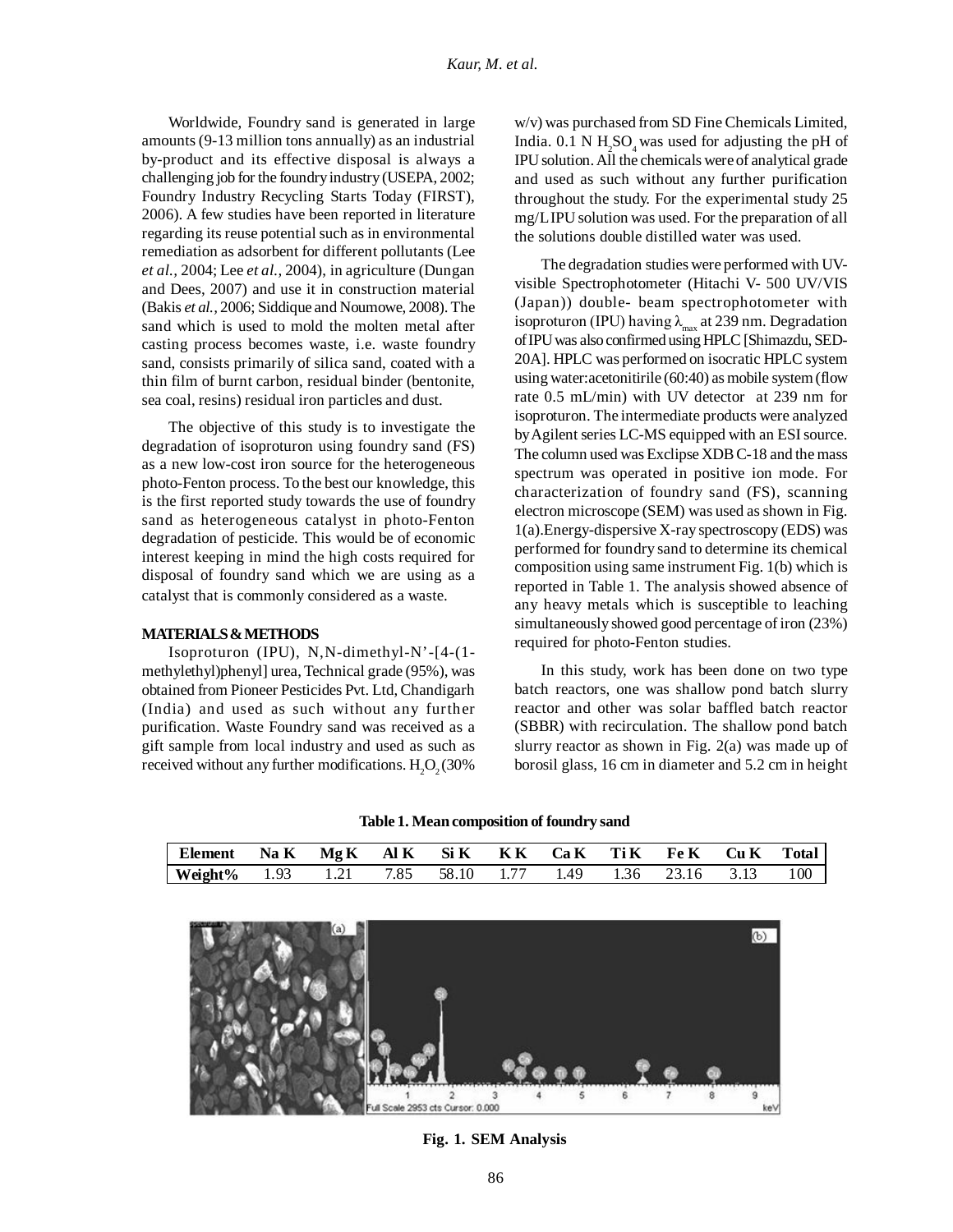

**Fig. 2. Batch Reactors**



with a capacity of 1200 mL. For heterogeneous solar photo-Fenton studies, 200 ml of IPU solution (25 mg/ L) was taken in this reactor at pH 3 and known amount of Fenton reagent (FS+H<sub>2</sub>O<sub>2</sub>) was added. Samples were taken after regular intervals and analyzed for degradation studies. The experiments were also performed using baffled batch reactor with recirculation as shown in Fig. 2(b), was made up of concrete (20 x 30cm) with four equally spaced baffles. The baffles were made up of cast iron fitted in batch reactor to increase the retention time of the solution to be treated. The base of the reactor was covered with plastic sheet as concrete will increase the pH of solution which ultimately stops Fenton reaction. All the solar experimentswere carried during timings 10.00 A.M. to 3.30 P.M. in months of March to May, 2014 at Patiala, Punjab [India]. Experiments were repeated thrice to check the reproducibility of results and average values are reported.

## **RESULTS& DISCUSSION**

One of themajor limitations of using different heterogeneous catalyst in photo-Fenton studies is variation in pH during the reaction. Normally the pHof the solution increases with time after addition of



heterogeneous catalyst, which ultimately stops Fenton reaction (Mecozzi *et al.,* 2006). In this context, the change in pH studies with time has been performed using different amount of foundry sand. The initial pH was adjusted at pH 2 and was continuouslymonitored for 180 min after addition of different foundry sand concentration. There was no significant change in the pH even after 180 min (Fig. 3). This eliminates the necessityof continuous pH adjustment i.e. in the range of 2-3 pH for photo-Fenton studies.

Before the detailed investigation regarding the heterogeneous Fenton catalytic activity of foundry sand on the herbicide degradation, different preliminary experiments were performed to evaluate the benefit and efficiency of each condition. Preliminary experiments were carried out as follows:

(1) Sunlight only (2) FS only (3)  $H_2O_2$  only (4)  $H_2O_2$ +sunlight (5) FS + sunlight (6) FS+  $H_2O_2(7)$  FS +  $H_2O_2$ +sunlight

Sunlight alone was not efficient process since less than 25 % degradation of isoproturon within 180 min was observed. Negligible degradation (4.16%) was achieved with foundry sand only in 180 min thus confirming negligible adsorption. From the results it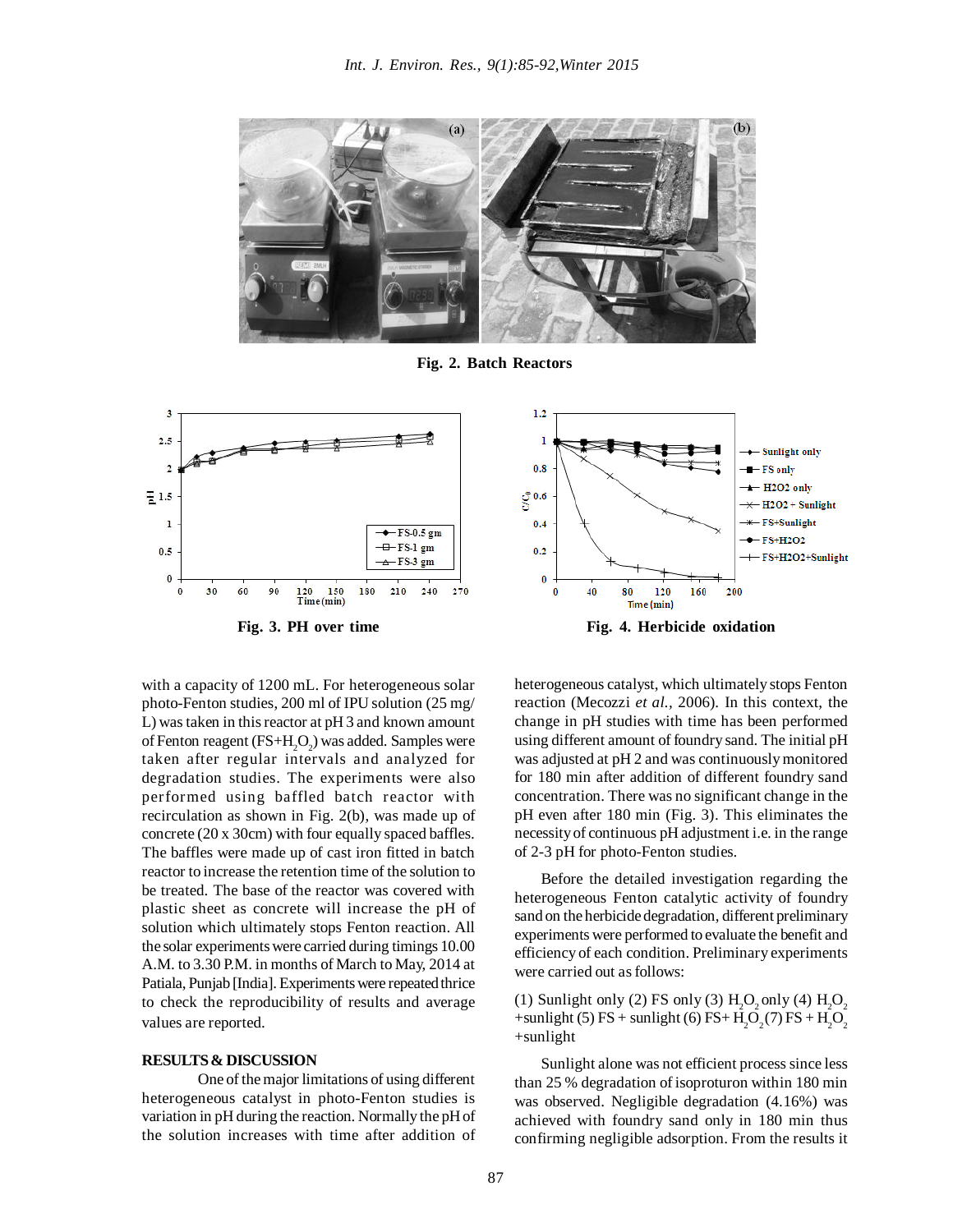

**Fig. 5. Degradation over time**

was observed that herbicide was resistant to the oxidation from  $H_2O_2$  alone (Fig. 4). The combined action of  $\rm H_2O_2$  and sunlight lead to 64.4% degradation in 180 min. Less than 20 % degradation in 180 min was achieved with combination of foundry sand and sunlight. In Fenton process  $(FS + H_2O_2)$ , around 8% degradation was achieved in 180 min. Maximum degradation efficiency 97 % was observed in solar photo-Fenton process (FS+  $H_2O_2$ + sunlight).

The relative efficiencies of the above combinations are in following order:

 $FS + H<sub>2</sub>O<sub>2</sub> + \text{sunlight} > H<sub>2</sub>O<sub>2</sub> + \text{sunlight} > \text{sunlight only} >$  $FS + \text{sunlight} > FS + H_2O_2 > H_2O_2$  only  $> FS$  only.

Thus from the studies, it was confirmed for getting higher degradation efficiency solar photo-Fenton came out to be best treatment for isoproturon.

For completing any Fenton reaction stoichiometry amount of  $\mathrm{H}_{2}\mathrm{O}_{2}$  is very important. Amount less or more than stoichiometry amount of  $\rm H_2O_2$  generally leads to lesser degradation rates. With excessive  $H_2O_2$ , it can react with OH radicals and inhibit Fenton reaction (1).

$$
H_2O_2 + OH \longrightarrow H_2O + HO_2 \tag{1}
$$

The excess amount also reacts with ferric ions yielding Fe (III) - hydroperoxy(Guimarães *et al.,* 2014), thus reducing the number of ferrous ions required for Fenton reaction. Ferric ions reduced to ferrous ionsin the presence of iron i.e. Fenton reaction. In this view,  $H<sub>2</sub>O<sub>2</sub>$  was varied from 0.0 mM to 13.2 mM for degradation of isoproturon by keeping the other operating condition fixed (pH 3,  $C_0 = 25$  mg/L, and FS = 2 gm). The initial increase of  $H_2O_2$  concentration up to 2.2 mM lead to increase in degradation rate to 90% after 90 min as expected becausemore OHradicals will be formed. The removal efficiencywas almost constant till 6.6 mM, decreased thereafter as  $\rm{H_2O_2}$  concentration was increased from 6.6 mM to 13.2 mM as shown in fig. 5(a). Thus, the  $H_2O_2$  concentration 2.2 mM was used for further experiments(Verma *et al.,* 2013).

The effect of foundry sand concentration on degradation of isoproturon is shown in fig. 5(b). Amount of foundry sand was varied in the range of 0.25-3.5 gm while keeping other operating condition unchanged i.e. pH 3,  $H_2O_2 = 2.2$  mM,  $C_0 = 25$  mg/L and volume of solution 200 mL. The herbicide degradation increased with increasing foundrysand concentration. The 86% degradation of herbicide was achieved with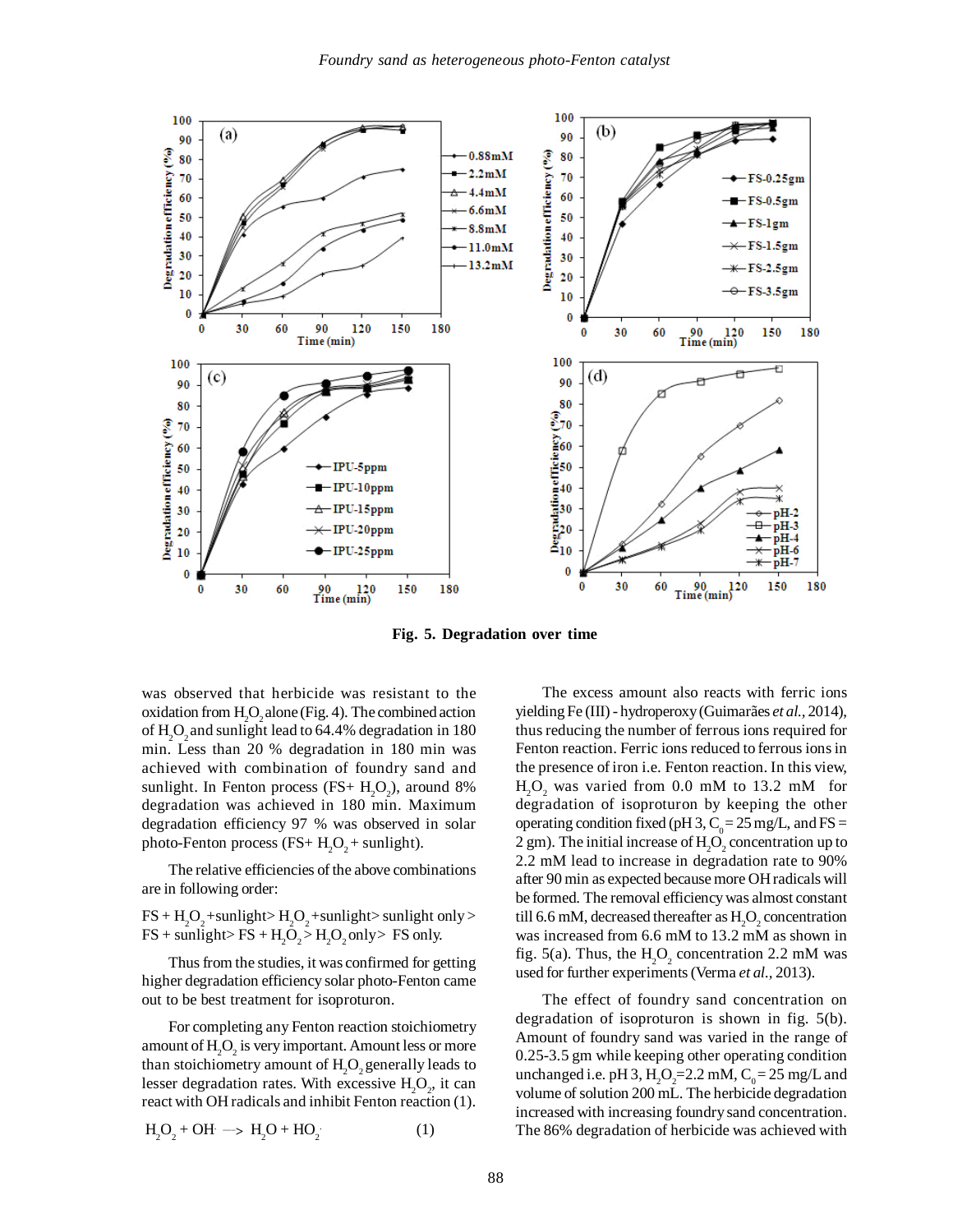foundrysand concentration of 0.5 gm after 60 min. On the other hand, increasing foundry sand above 0.5 gm may inhibit the process efficiency due to the scavenging of hydroxyl radical (2) (Yang *et al*., 2013).

$$
\mathrm{OH} + \mathrm{Fe^{2+}} \longrightarrow \mathrm{OH} + \mathrm{Fe^{3+}}
$$
 (2)

The effect of initial IPU concentration on the photo-Fenton process was observed, since pollutant concentration is an important parameter in wastewater treatment. As shown in Fig. 5(c), the efficiency of degradation increased with the increase in the pesticide concentration. The increase of pesticide concentration from 5 to 25 mg/L increased the degradation efficiency from 88% to 97% after 150min.Ahigher concentration increases the number of IPU molecules per volume unit, increases the probability of collision between isoproturon molecule and oxidizing species, which lead to enhancement in the degradation efficiency (Daud and Hameed, 2010).

Fig. 5(d) illustrates the effect of pH on the IPU degradation using FS as heterogeneous catalyst. The experiments were carried out at pHrange of 2-7 keeping other operating conditions fixed at FS= 0.5 gm and  $H_2O_2 = 2.2$  mM. It was observed that maximum degradation efficiency (97.32%) was found at pH-3. However, further increasing pH from 3 to 7 resulted in decreased degradation efficiency (35.21%). The reduction in efficiency at high pH value might be due to the precipitation of iron as  $\mathsf{Fe(OH)}_{3}$  thereby lowering

its ability to catalyze  $H_2O_2$  (Saritha *et al.*, 2007) and lower the transmission of the radiation (Saritha *et al.,* 2007). Secondly, the decrease in degradation efficiency might be due to the dissociation and autodecomposition of  $H_2O_2$  (Tamimi *et al.*, 2008). It was also known that there was decrease in the oxidation potential ofOH radical with increasing pH (Tamimi *et al.,* 2008). The slight reduction in degradation efficiency at pH lower than 3 was due to OH radical scavenging of  $H^+$ ions (3).

$$
\text{OH} + \text{H}^+ + \text{e} \longrightarrow \text{H}_2\text{O} \tag{3}
$$

For the field applications of heterogeneous solar photo-Fenton, the stability of the catalyst is very important. In this regard, the catalytic activity of the foundry sand for subsequent cycles for degradation of isoproturon i.e. Recycling studies were conducted. After completion of each run, foundry sand was separated from solution by filtration and then washed with distilled water, dried at 80°C for 1h and was reused for next run with fresh isoproturon solution. The foundry sand was effectively recycled for four times with 20% reduction in degradation efficiency. The morphology of recycled FS was unchanged as clear from SEM-EDS (fig. 6 (a) and (b)). The reduction in efficiency of catalyst might be due to accumulation of intermediates formed during oxidation, surface deposition and loss of active phase leaching (Daud & Hameed, 2010). This reduction in degradation

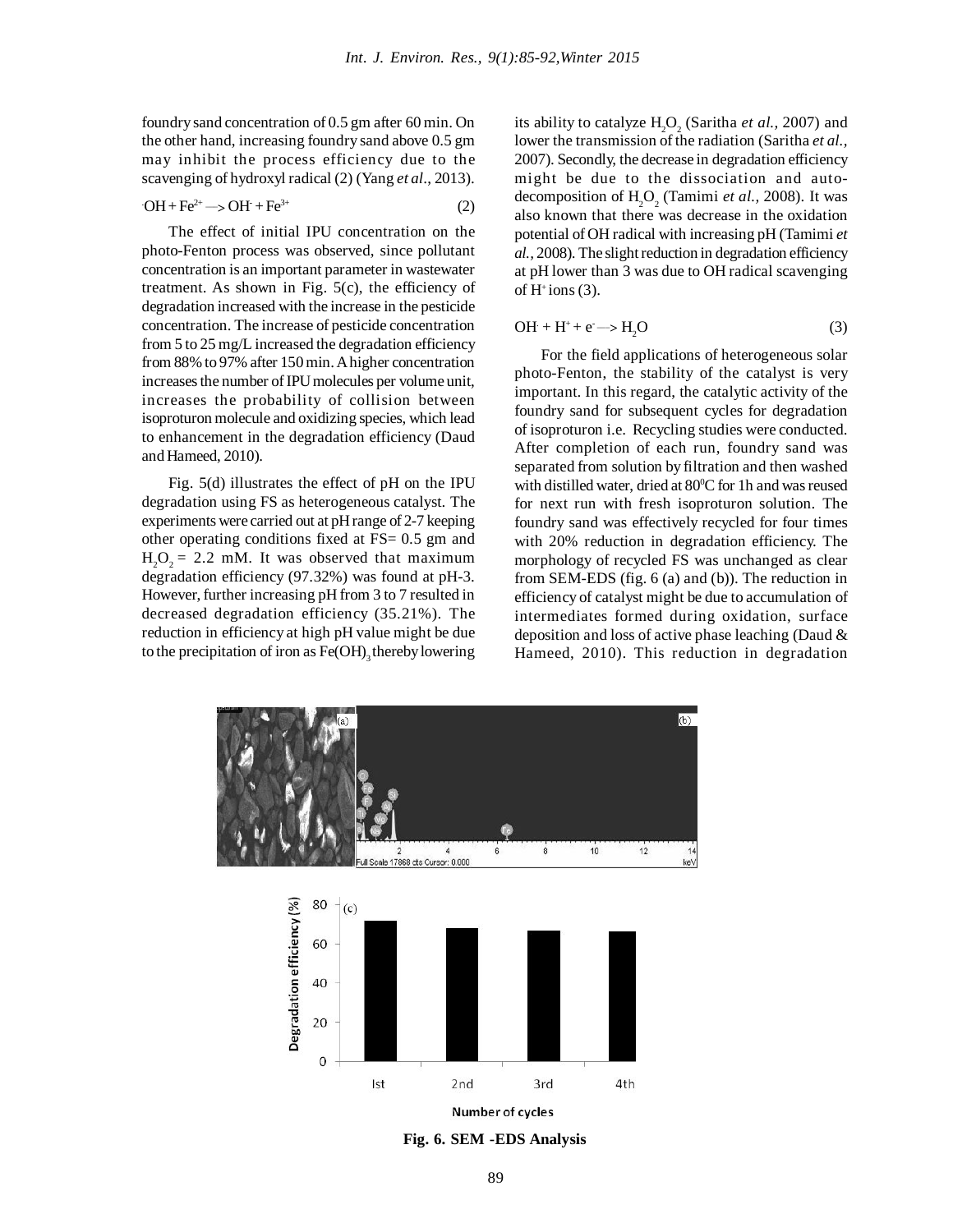

**Fig. 7. Degradation over time**

efficiency might also be due to some loss in weight of FS during filtration (nearly5%) as clear from fig. 6(c). Leachate after every cycle was tested for the total dissolved iron concentration and in every case it was found less than 3 mg/L i.e. the discharge limit (EPA, 1986).

For field scale applications of solar photo-Fenton process using foundry sand as catalyst, the depth of reactor is very important. Generally for more solar light penetration, less depth and more area isrecommended. This can be achieved by both keeping the volume constant and area varied or by keeping area constant and volume varied. In our studies, we varied the volume by keeping the aperture constant. In this view, A/V variations of slurry pond reactor were varied from 0.76 to 5.35 cm<sup>2</sup>/mL. The degradation efficiency increased with the reduction in the volume of the sample to be treated i.e. less depth (fig. 7(a)). Actually, reducing the volume increases A/V ratio thus enhancing surface area of solution leading to increase in path length of photons resulting in more OH radicals (Verma *et al.,* 2013). Generally, in photo-Fenton studies, handling of iron sludge adds other pollutants to the water which can pose threat to environment. In this view, efforts have been done to leach out iron from foundry sand in dissolved iron form to catalyze the photo-Fenton studies. In our studies, leaching experiment was carried out by adding 0.5gm of foundry sand into 200ml of isoproturon solution using stirring overnight. After filtration through blotting sheet, the reaction was started by adding 2.2 mM  $H_2O_2$  at pH-3. The degradation achieved was 85% after 150 min of solar photo-Fenton treatment with iron concentration  $2.5 \text{ mg/L}$  as shown in fig. 7(b).

Experiment was carried out in a SBBR designed for the degradation of IPU, as shown in Fig. 2b. The optimized parameters under which the reaction was carried out were  $[C]_0 = 25$  mg/L;  $[H_2O_2]_0 = 2.2$  mM; FS  $dose = 0.5$  gm; pH 3. To limit the variation in pH during the photo-Fenton process, the bottom surface of reactor was covered with plastic and 70% degradation efficiency was achieved using this designed system after 6 h. Baffles were introduced into the reactor in order to increase the contact time between IPU, FS and sunlight for achieving higher degradation rates. Reactors with inner layer of plastic can be a feasible alternative for the construction of reactor to limit pH variations during the reaction (Verma *et al.,* 2014).

For complete mineralization, generally formation of  $\mathrm{CO}_2$  along with generation of anions and cations are preferable indicators [28].

In present study, we have measured the TOC reduction along with NH<sub>4</sub><sup>+</sup> generation. TOC reduction was 85% after 3 h of solar-photo-Fenton treatment of IPU. The release of NH $_4^+$ was 69% during first hour of treatment and after that it achieved a constant value of 82% after 3 h of treatment. For the confirmation of intermediates, the LC-MS analysis of the treated sample was performed. Analysis confirmed the formation of various intermediates (i) monodemethylisoproturon (ii) didemethylisoproturon (iii) 3-hydroxy isoproturon during solar-photo-Fenton treatment of IPU; same have been reported in our previous studies (Verma *et al.,* 2014, Verma *et al.,* 2014).

## **CONCLUSIONS**

In this study, attempt has been made for using FS as heterogeneous catalyst in photo-Fenton process for degradation of IPU.

• The results confirmed effective use of FS as iron source in photo-Fenton degradation studies of herbicide IPU.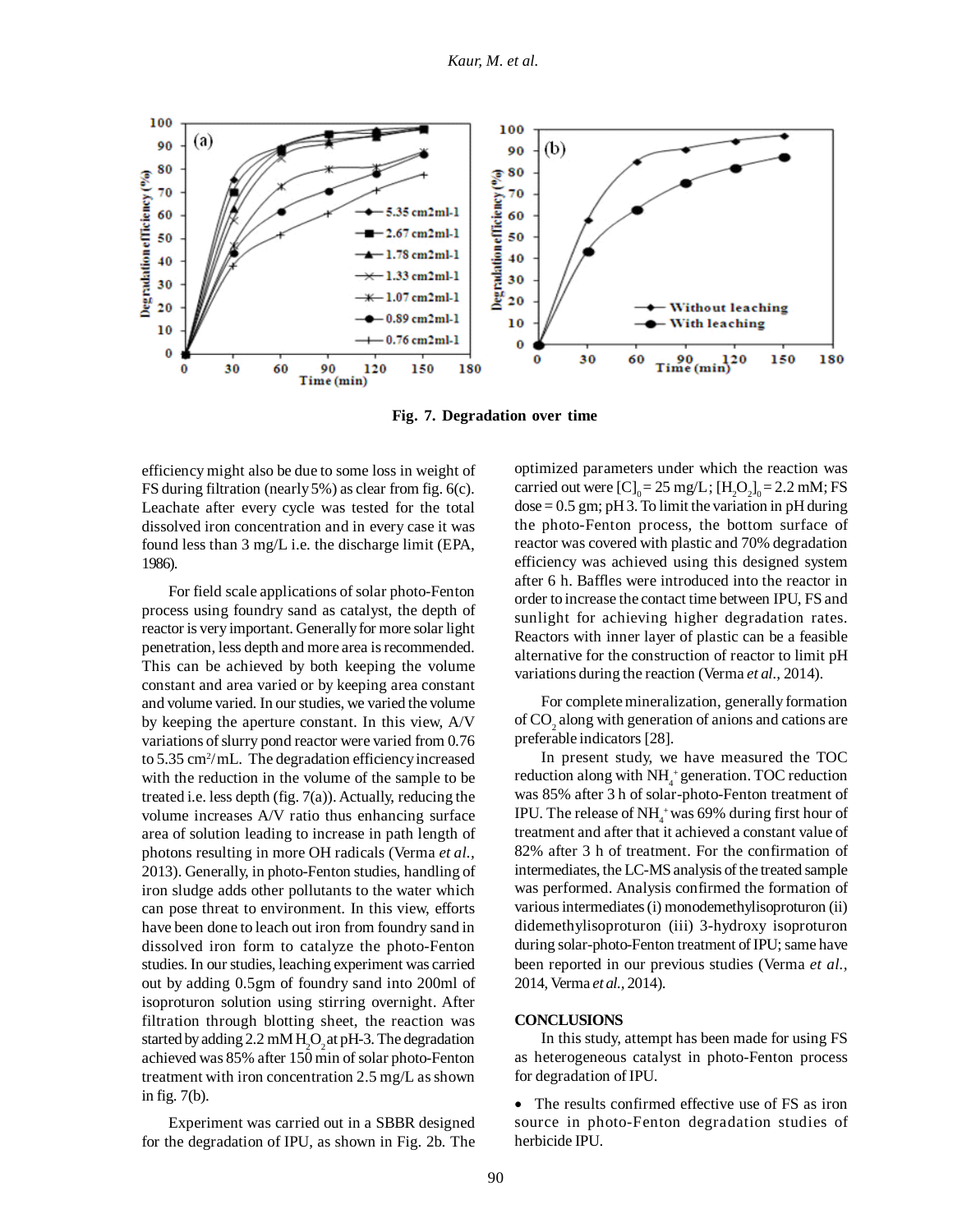• The best degradation efficiency of 97% was achieved at  $[H_2O_2]_0 = 2.2 \text{ mM}$ , pH 3, FS dose=0.5 g/L,  $[IPU]_0 = 25$  mg/L.

 70 % degradation efficiencywas achieved in SBBR with recirculation using optimized parameters. The pH ofreaction remains unaltered with reactor having inner plastic lining.

 The advantages of this system are high degradation efficiency, simple handling, environmental friendly, and low cost waste as iron source.

## **ACKNOWLEDGEMENTS**

The study was supported by grant from Defence Research and Development Organization (ERIP/ER/ 1003860/M 101/1281), NewDelhi and The Institution ofEngineers(India) [Project I.D PG2013009].

### **REFERENCES**

Abhilash, P. C. and Singh, N. (2009). Pesticide use and application: an Indian scenario. Journal of Hazardous Materials, **165**,1-12.

Bakis, R., Koyuncu, H. and Demirbas, A. (2006). An investigation of waste foundry sand in asphalt concrete mixtures. Waste Management & Research, **24**, 269–274.

Chaudhuri, S. K. and Sur, B. (2000). Oxidative Decolorization of Reactive Dye Solution Using Fly Ash as Catalyst. Journal of Environmental Engineering, **126 (7)**, 583–594.

Daud, N. K. and Hameed, B. H. (2010). Decolorization of Acid Red 1 by Fenton-like process using rice husk ashbased catalyst. Journal of Hazardous Materials, **176**, 938- 944.

DE, (1989). Department of the Environment, London, Pesticides in water supplies. (DoEReference: WS/45/1/1).

Djeffal, L., Abderrahmane, S., Benzina, M., Siffert, S. and Fourmentin, S. (2013). Efficiency of natural clay as heterogeneous Fenton and photo-Fenton catalyst for phenol and tyrosol degradation. Desalination and Water Treatment, **52**, 2225-2230.

Dungan, R. and Dees, N. (2007). Use of Spinach, Radish, and Perennial Ryegrass to assess the availability of metals in waste foundry sands. Water, Air, & Soil Pollution, **183**, 213– 223.

European commission, Decision no. 2455/2001/EC, Directive 2008/32/EC, in press.

Farre, M. J., Franch, M. I., Malato, S., Ayllon, J. A., Peral, J. and Domenech, X. (2005). Degradation of some biorecalcitrant pesticides by homogeneous and heterogeneous photocatalytic ozonation. Chemosphere, **58**, 1127–1133.

FIRST, (2006). Foundry Industry Recycling Starts Today, On-line information accessed October 2, 2006 at http:// www.foundryrecycling.org/org/whatis.html.

Guimarães, B.S., Kleemann, N., Caldas, S.S., Costa, F.P., Silveira, M.A.K.., Duarte, F.A. and Primel, E.G. (2014). Environmentally friendly system for the degradation of multipesticide residues in aqueous media by the Fenton's reaction. Environmental Science and Pollution Research, **21**, 584-592.

Hincapie, M., Maldonado, M.I., Oller, I., Gernjak, W., Sanchez-Perez, J.A., Ballesteros, M.M. and Malato, S. (2005). Solar photocatalytic degradation and detoxification of EU priority substances. Catalysis Today, **101**, 203–210.

Kwon, B.G., Lee, D.S., Kang, N. and Yoon, J. (1999). Characteristics of p-chlorophenol oxidation by Fenton's reagent. Water Research, **33**, 2110–2118.

Lee, T., Benson, C. and Eykholt, G. (2004). Waste green sands as reactive media for groundwater contaminated with trichloroethylene (TCE). Journal of Hazardous Materials; B, **109**, 25–36.

Lee, T., Park, J. and Lee, J. (2004). Waste green sands as reactive media for the removal of zinc from water. Chemosphere, **56**, 571–581.

Lucking, F., Koser, H., Jank, M. and Ritter, A. (1998). Iron powder, graphite and activated carbon as catalysts for the oxidation of 4-chlorophenol with hydrogen peroxide. Water Research, **32**, 2607–2614.

Malato, S., Blanco, J., Richter, C., Milow, B. and Maldonado, M. I. (1999). Pre-industrial experience in solar photocatalytic mineralization of real wastewater. Application to pesticide containers recycling. Water Science and Technology, **40**, 123–130.

Malato, S., Caceres, J., Agüera, A., Mezcua, M., Hernando, D., Vial, J. and Fernández-Alba, A. R. (2001). Degradation of imidacloprid in water by photo-Fenton and  $TiO<sub>2</sub>$ photocatalysis at a solar pilot plant: a comparative study. Environmental Science & Technology, **35**, 4359-66.

Mecozzi, R., Palma, L. D., Pilone, D. and Cerboni, L. (2006). Use of EAF dust as heterogeneous catalyst in Fenton oxidation of PCP contaminated wastewaters. Journal of Hazardous Materials; B, **137**, 886–892.

Pichat, P., Vannier, S., Dussaud, J. and Rubis, J. P. (2004). Field solar photocatalytic purification of pesticidescontaining rinse waters from tractor cisterns used for grapevine treatment. Solar Energy, **77**, 533–542.

Saritha, P., Aparna, C., Himabindu, V. and Anjaneyulu, Y. (2007). Comparison of various advanced oxidation processes for the degradation of 4-chloro-2 nitrophenol. Journal of Hazardous Materials, **149**, 609-614.

Siddique, R. and Noumowe, A. (2008). Utilization of spent foundry sand in controlled low strength materials and concrete. Resources, Conservation and Recycling, **53**, 27– 35.

Tamimi, V. M., Qourzal, S., Barka, N., Assabbane, A. and Ait-Ichou, Y. (2008). Methomyl degradation in aqueous solutions by Fenton's reagent and the photo-Fenton system. Separation and Purification Technology, **61**, 103-108.